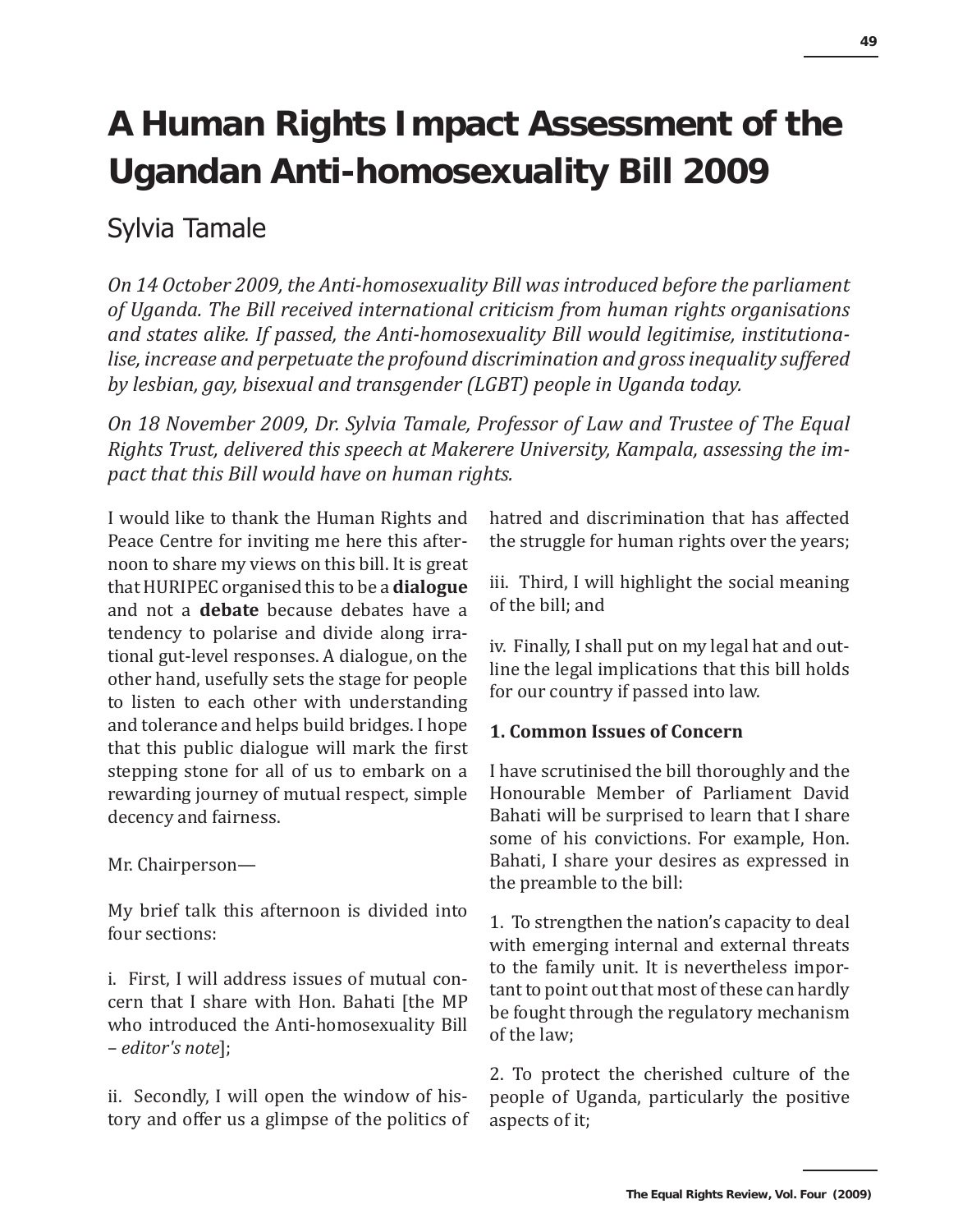3. To protect Ugandan children and youth who are vulnerable to sexual abuse and exploitation—whether the abuse is hetero- or homosexual.

I do not have the time and space this afternoon to engage in a detailed sociological discussion of the concept that the bill refers to as the "Traditional African Family". However, it is my humble opinion that the concept needs to be unpacked and scrutinised. Mr. Chairperson, as you very well know, Africa is a vast continent with an extremely rich and diverse cultural history. Indeed, it would be next to impossible to mark a particular institution as the one and only "Traditional African Family".

I will cite just a few examples to demonstrate that matrimonial relations among various African communities have differed a great deal:

a) While marriage between first cousins was traditionally taboo among the Baganda, marriages among blood-related kin were considered the best unions among the Bahima here in Uganda;

b)There is the phenomenon of *chigadzamapfihwa* where the family of a barren wife among the Ndaus of Zimbabwe would "donate" her brother's daughter to her husband to become a co-wife and bear children on behalf of the barren woman;

c) Practices of non-sexual woman-to-woman marriages among various African customs, for example the Nandi and Kisii of Kenya, the Igbo of Nigeria, the Nuer of Sudan and the Kuria of Tanzania for purposes of coping with various reproductive, social and economic problems;

d) Levirate marriages where a man inherits his dead brother's wife were a customary requirement in many African communities.

While these may have been cultural practices at some point in our history, it is also important to recognise that family institutions all over the world are undergoing rapid transformation. The changes that we see in this basic unit of society are the result of many factors, including economic crises, an increasing number of working mothers, technological advancements, armed conflicts, natural disasters, globalisation, migration, the HIV/AIDS pandemic, etc. Many of these changes and indeed the evolution of culture cannot be halted, certainly not through law.

Perhaps the undisputed value that is a common denominator in all traditional institutions of the family in Africa is the group solidarity that we have embedded in our extended family networks. Unfortunately, the support, stability, love and respect that were the hallmark of this family model are rapidly being eroded and will soon become history.

Thus, while I agree with you, Hon. Bahati, that we must seek ways of dealing with issues that threaten our families, I do not agree that homosexuality is one of those issues. Mr. Chairperson, ladies and gentlemen, what issues currently threaten our families here in Uganda? I will name a few:

a) Blood-thirsty Ugandans and traditional healers that believe that their good fortune will multiply through rituals of child sacrifice;

b) Rapists and child-molesters who pounce on unsuspecting family members. Research undertaken by the NGO Hope after Rape shows that over 50% of child sexual abuse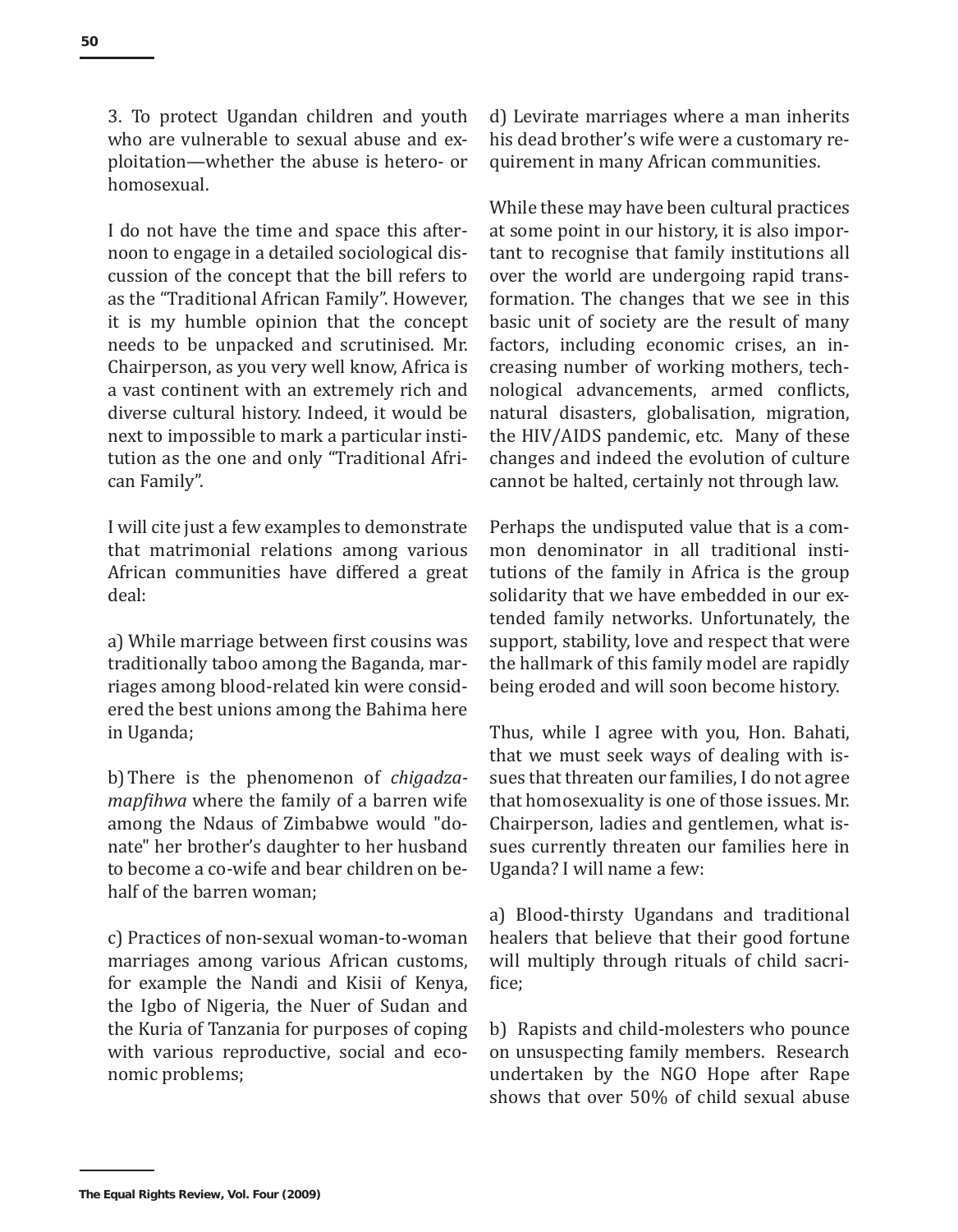reports involve children below ten years of age, and the perpetrators are heterosexual men who are known to the victims;**<sup>1</sup>**

c) Sexual predators that breach the trust placed in them as fathers, teachers, religious leaders, doctors, uncles, and sexually exploit young girls and boys. A 2005 report by Raising Voices and Save the Children revealed that 90% of Ugandan children experienced domestic violence and defilement;**<sup>2</sup>**

d) Abusive partners who engage in domestic violence, whether physical, sexual or emotional. The 2006 national study on domestic violence by the Law Reform Commission confirmed that domestic violence was pervasive in our communities. Sixty-six percent of people in all regions of Uganda reported that domestic violence occurred in their homes and the majority of the perpetrators were "male heads of households".**<sup>3</sup>** The Uganda Demographic Health Survey of 2006 put the figure slightly higher at 68%;**<sup>4</sup>**

e) Parents who force their 14-year old daughters to get married in exchange for bride price and marriage gifts;

f) A whole generation of children who were either born and bred in internally displaced persons camps or abducted by the Lords Resistance Army (LRA) in the northern sub-region of Kitgum, Gulu and Pader districts;

g) The millions of children orphaned by HIV/ AIDS. The Uganda Aids Commission puts the cumulative number of orphans due to AIDS at 2 million;**<sup>5</sup>**

h) The all-powerful patriarchs that demand total submission and rule their households with an iron hand;

i) Rising poverty levels and growing food insecurity which lead to hunger, disease, suffering and undignified living. Figures from the latest report from the Uganda Bureau of Statistics show that over 60% of Ugandans living in rural areas live below the poverty line.**<sup>6</sup>**

I do not see how two people who are in a loving relationship and harming no one pose a threat to the family simply because they happen to be of the same sex. The argument that homosexuality is a threat to the continuity of humankind and that it will lead to the extinction of human beings in the world simply does not hold water because there are too many heterosexuals in the world for that to become a reality. How many of you in this room would "convert" to homosexuality any time soon?... So, just as the priests, nuns and monks who are sworn to a life of celibacy will not cause the extinction of humanity, homosexuals will not either.

#### **2. Lessons from History**

Anyone who cares to read history books knows very well that in times of crisis, when people at the locus of power are feeling vulnerable and their power is being threatened, they will turn against the weaker groups in society. They will pick out a weak voiceless group on whom to heap blame for all society's troubles—refugees, displaced populations, stateless persons a.k.a. illegal immigrants, minorities with no status, children, the poor, the homeless, commercial sex workers, etc. I will offer a few examples to illustrate this point:

■ In Uganda, colonialists at various times blamed traditional chiefs and elders as well as Muslims as the main impediments to progress and civilisation;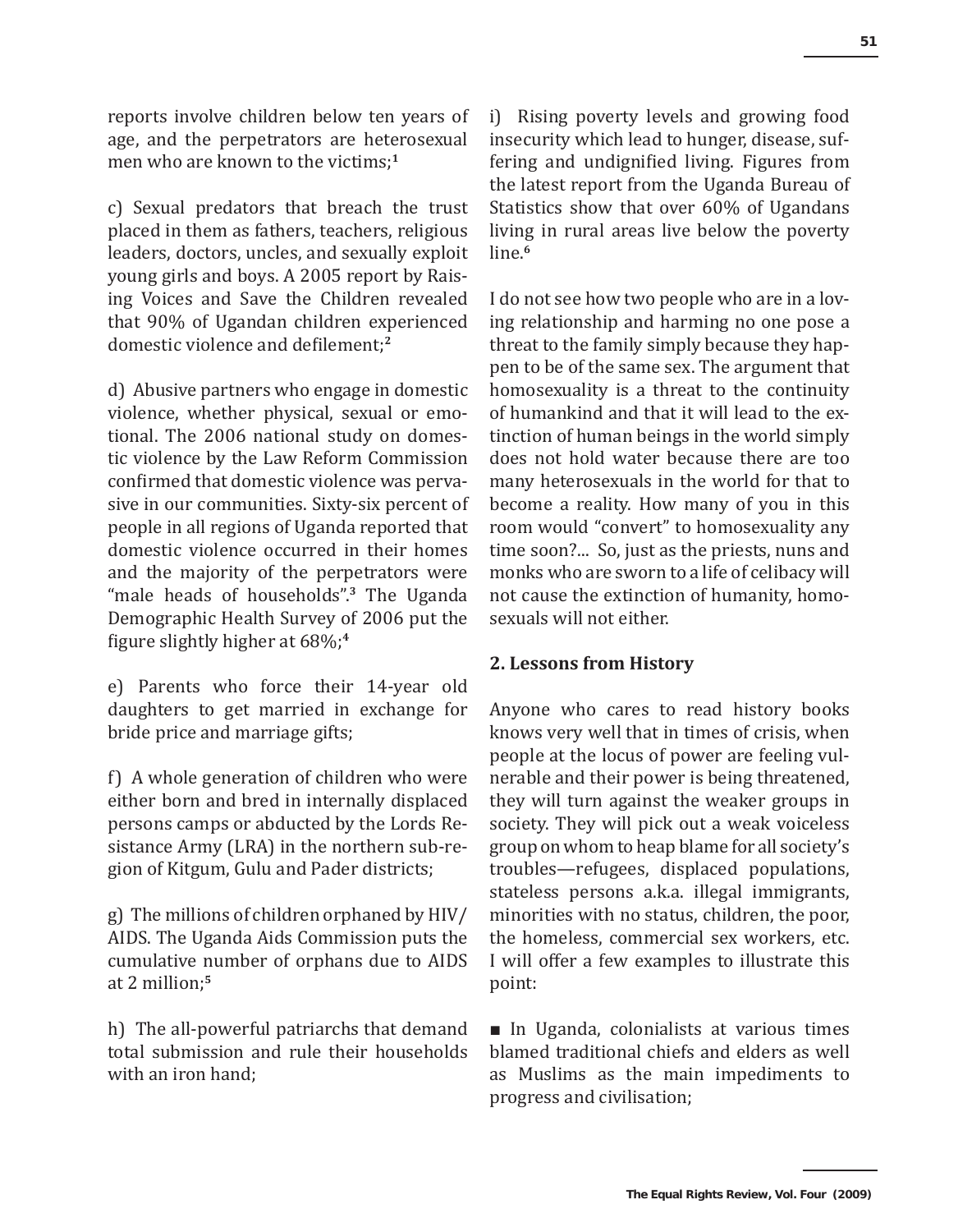■ Dictator Idi Amin blamed Asians for Uganda's dire economic problems and expelled all Indians in the early 1970s;

■ When Milton Obote's political power was threatened during his second regime in the early 1980s he embarked on a deliberate campaign of hostility towards refugees in Uganda, particularly those of Rwandese extraction. Obote's persecution of the Banyarwanda in Uganda and the whipping up of anti-Rwandese sentiments included the constant reference to his political opponent Yoweri Museveni as a "foreigner from Rwanda";

■ In the 20 years that northern Uganda suffered armed conflict, the National Resistance Movement administration pointed fingers at Kony**<sup>7</sup>** and the LRA was blamed for all the atrocities and suffering of the people in the north.

■ The transmission of HIV/AIDS at various points in our history has been blamed on different "weak" constituents including commercial sex workers, truck drivers, young women aged 15-23 and others.

■ When native South Africans faced a dire economic crisis, they turned against black "foreigners", blaming them for the high unemployment rates and sparking off brutal xenophobic attacks against helpless immigrants/migrants and refugees in May 2008.

The lesson drawn from these chapters in our recent history is that today it is homosexuals under attack; tomorrow it will be another exaggerated minority.

Homosexuality has troubled people for a very long time. Some religions find it distressing and there are many debates around it. Mr. Chairperson and distinguished participants, where did the idea of destroying homosexuality come from? As his Excellency President Museveni pointed out at the inaugural Young Achievers Awards Ceremony last weekend, homosexuals existed prior to the coming of Europeans to Uganda. According to the President, "[t]hey were not persecuted but were not encouraged either".**<sup>8</sup>** The idea of destroying homosexuality came from colonialists. In other words, homosexuality was not introduced to Africa from Europe as many would want us to believe. Rather, Europe imported legalised homophobia to Africa.

Homosexuality was introduced as an offence in Uganda directly through laws that were imported from Britain during colonialism. And what did these same colonialists think of the "Traditional African Family" in Uganda? They certainly did not introduce sodomy laws in order to protect the traditional African family. In fact they believed that the traditional African family was inferior to their nuclear monogamous one and considered the former barbarous and "repugnant to good conscience and morality". This colonial attitude was well exemplified in the infamous 1917 case of *R. v. Amkeyo*, in which Justice Hamilton dismissed customary marriages as mere "wife purchase".

Today, with all the economic, social and political crises facing Uganda, homosexuals present a convenient group to point fingers at as the "biggest threat" or the "real problem" to society. Mr. Chairperson, ladies and gentlemen, the **re-criminalisation** of homosexuality is meant to distract the attention of Ugandans from the real issues that harm us. It conveniently diverts the attention of the millions of Ugandans who have been walking the streets for years with their college certificates and no jobs on offer. Ladies and gentlemen, homosexuals have nothing to do with the hundreds of thousands of families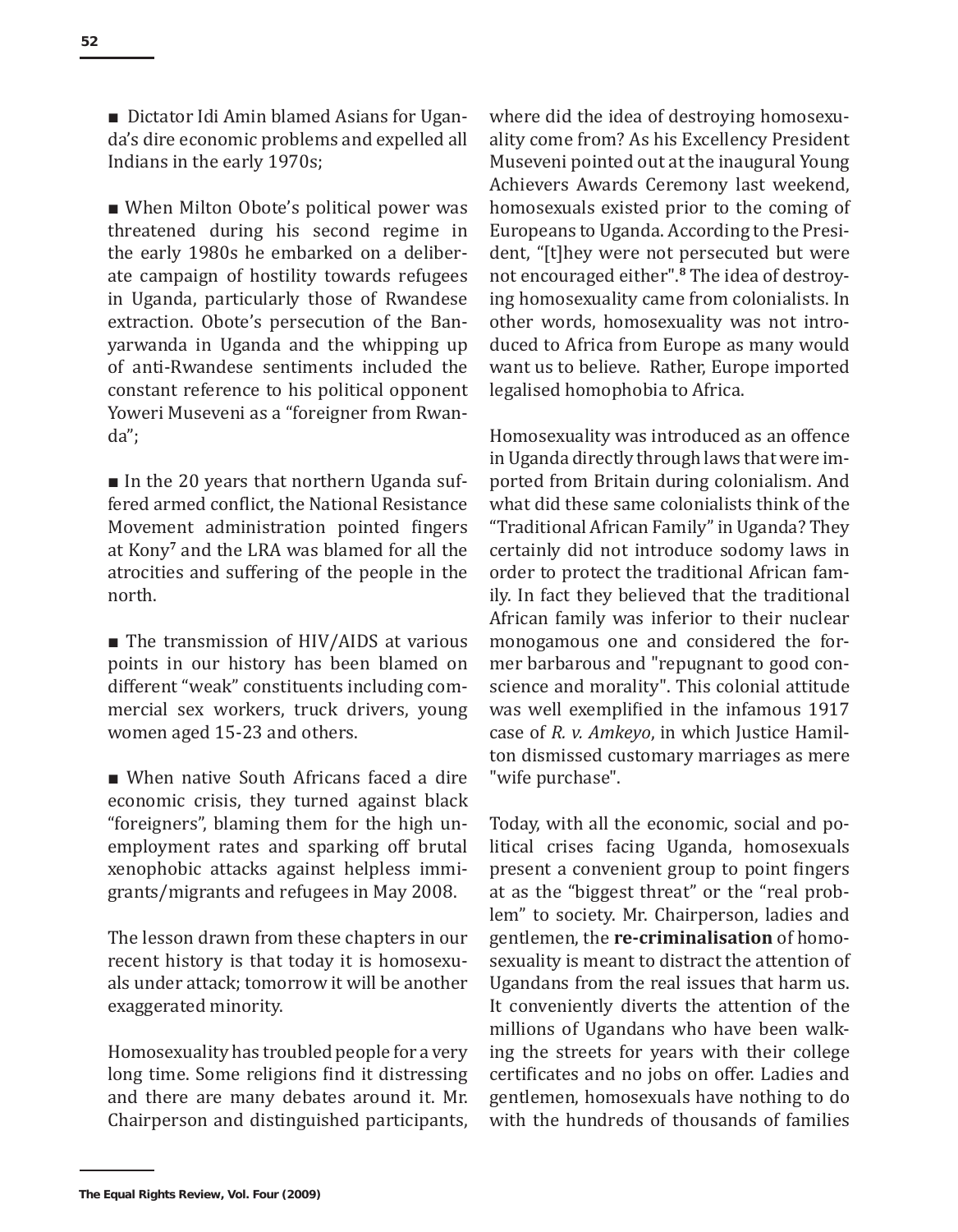that sleep without a meal or the thousands of children who die unnecessarily every day from preventable or treatable diseases such as malaria, diarrhoea, measles, pneumonia, etc. Homosexuals are not the ones responsible for the lack of drugs and supplies at primary health care centres.

## **3. The Social Implications of the Bill to the Average Ugandan**

You may think that this bill targets only homosexual individuals. However, homosexuality is defined in such a broad fashion as to include "touching another person with the intention of committing the act of homosexuality". This is a provision highly prone to abuse and puts all citizens (both heteroand homosexuals) at great risk. Such a provision would make it very easy for a person to witch-hunt or bring false accusations against their enemies simply to destroy their reputations and cause scandal. We have not forgotten what happened to Pastor Kayanja and other men of God in the recent past.**<sup>9</sup>**

Moreover, the bill imposes a stiff fine and a term of imprisonment for up to three years for any person in authority over a homosexual who fails to report the offender within 24 hours of acquiring such knowledge. Hence the bill requires family members to spy on one another. This provision obviously does not strengthen the family unit in the manner that Hon. Bahati claims his bill wants to do, but rather promotes the breaking up of the family. This provision further threatens relationships beyond family members. What do I mean? If a gay person talks to his priest or his doctor in confidence, seeking advice, the bill requires that the priest or doctor breach their trust and confidentiality with the gay individual and immediately hand them over to the police within 24 hours. Failure to do puts them at risk of being arrested. Or a mother who is trying to come to terms with her child's sexual orientation may be dragged to police cells for not turning in her child to the authorities. The same fate would befall teachers, priests, local councillors, counsellors, doctors, landlords, elders, employers, MPs, lawyers, etc.

Furthermore, if your job is in any way related to human rights activism, advocacy, education and training, research, capacity building or related issues, this bill should be a cause for serious alarm. In a very undemocratic and unconstitutional fashion, the bill seeks to silence human rights activists, academics, students, donors and non-governmental organisations. If passed into law, it will stifle the space of civil society. The bill also undermines the pivotal role of the media to report freely on any issue. The point I am trying to make is that we are all potential victims of this draconian bill.

Dr. Martin Luther King Jr. told us many years ago, *"Power at its best is love implementing the demands of justice, and justice at its best is love correcting everything that stands against love."* Article 1 of the Universal Declaration of Human Rights instructs us: *"All human beings are born free and equal in dignity and rights."* Many great people that we respect and admire have spoken out for the rights of homosexuals. These include international award winners and champions of freedom and humanity - President Nelson Mandela, Archbishop Desmond Tutu and President Barack Obama. Just yesterday, it was reported that former president of Botswana Festus Mogae added his voice to those who have come out in opposition to the Bahati Bill.**<sup>10</sup>**

We must remember that the principal message at the heart of all religions is one of **love**. (*And now these three remain: faith, hope and love. But the greatest of these is love* - 1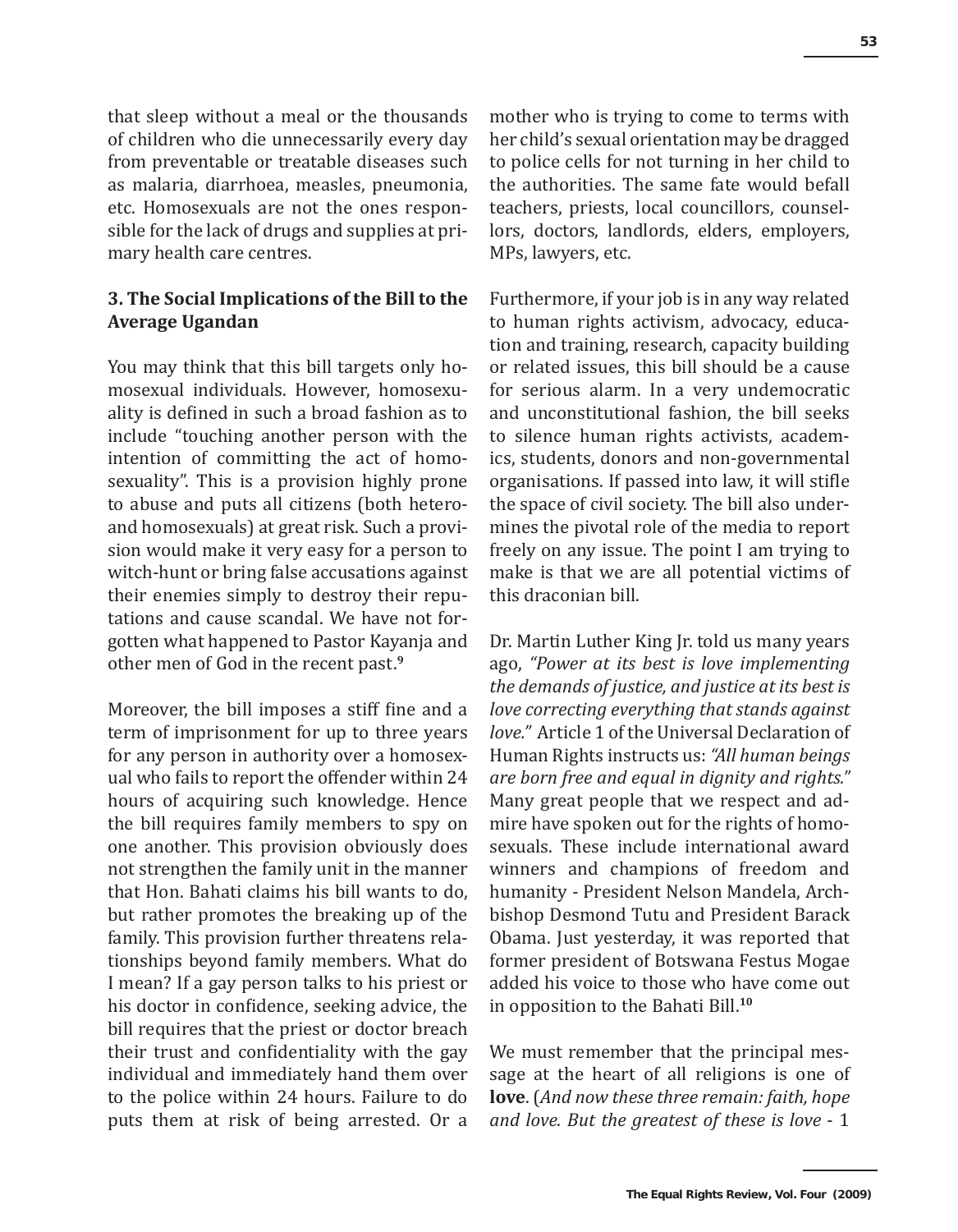Corinthians 13:13). All religions teach the virtues of tolerance and urge their followers to desist from passing judgment. Ladies and gentlemen, this bill promotes hatred, intolerance, superiority and violence. Even if you believe that homosexuality is a sin, this bill is not the best method to address the issue. It is valid to have religious and spiritual anxieties but our jurisprudence has a long history of separating the institutions of religion from the law. The law, Mr. Chairperson, does not seek to ally any legal principle with a particular religion. Mr. Stephen Langa is free to deliver his lectures on morality but it is unacceptable to reduce what he is preaching into law. In my final submission I want to turn to a legal analysis of this bill.**<sup>11</sup>**

#### **4. The Legal Implications of the Bill**

Mr. Chairperson, ladies and gentlemen, the Anti-homosexuality bill has a total of 18 clauses; 12 of these 18 clauses (i.e., 67%) are not new at all as they simply replicate what we already have on our law books. So the first point I want to highlight is that Parliament has been given a bill two-thirds of whose content duplicates existing laws.

So, let us examine the content of the remaining six clauses that introduce new legal provisions.

Clause 6 provides for the recognition of the right to privacy and confidentiality for the victim of homosexual assaults. This is a procedural issue that no one can dispute and it can easily be inserted in the Penal Code provisions that criminalise rape and aggravated defilement.

Nevertheless, the remaining five clauses are extremely problematic from a legal point of view. They violate Uganda's Constitution and many regional and international instruments that Uganda has ratified.

The interpretation section (Clause 1) replicates several definitions that are provided for elsewhere. Its novel provisions lie in the attempt to define homosexuality and its related activities. I have already alluded to the potential danger that Ugandans face from the threatening and broad fashion in which the bill defines a "homosexual act".

Clause 13 which attempts to outlaw the "promotion of homosexuality" is very problematic as it introduces widespread censorship and undermines fundamental freedoms such as the rights to free speech, expression, association and assembly. Under this provision an unscrupulous person aspiring to unseat a member of parliament can easily send the incumbent MP unsolicited material via e-mail or text messaging, implicating the latter as one "promoting homosexuality". After being framed in that way, it will be very difficult for the victim to shake free of the "stigma". Secondly, by criminalising the "funding and sponsoring of homosexuality and related activities", the bill deals a major blow to Uganda's public health policies and efforts. Take, for example, the Most At Risk Populations' Initiative introduced by the Ministry of Health in 2008, which targets specific populations in a comprehensive manner to curb the HIV/AIDS scourge. If this bill becomes law, health practitioners as well as those that have put money into this exemplary initiative will automatically be liable to imprisonment for seven years! The clause further undermines civil society activities by threatening the fundamental rights of NGOs and using intimidating tactics to shackle their directors and managers.

Clause 14 introduces the crime of "failure to disclose the offence" of homosexuality. As I have noted above, under this provision any person in authority is obliged to report a homosexual to the relevant authorities within

**The Equal Rights Review, Vol. Four (2009)**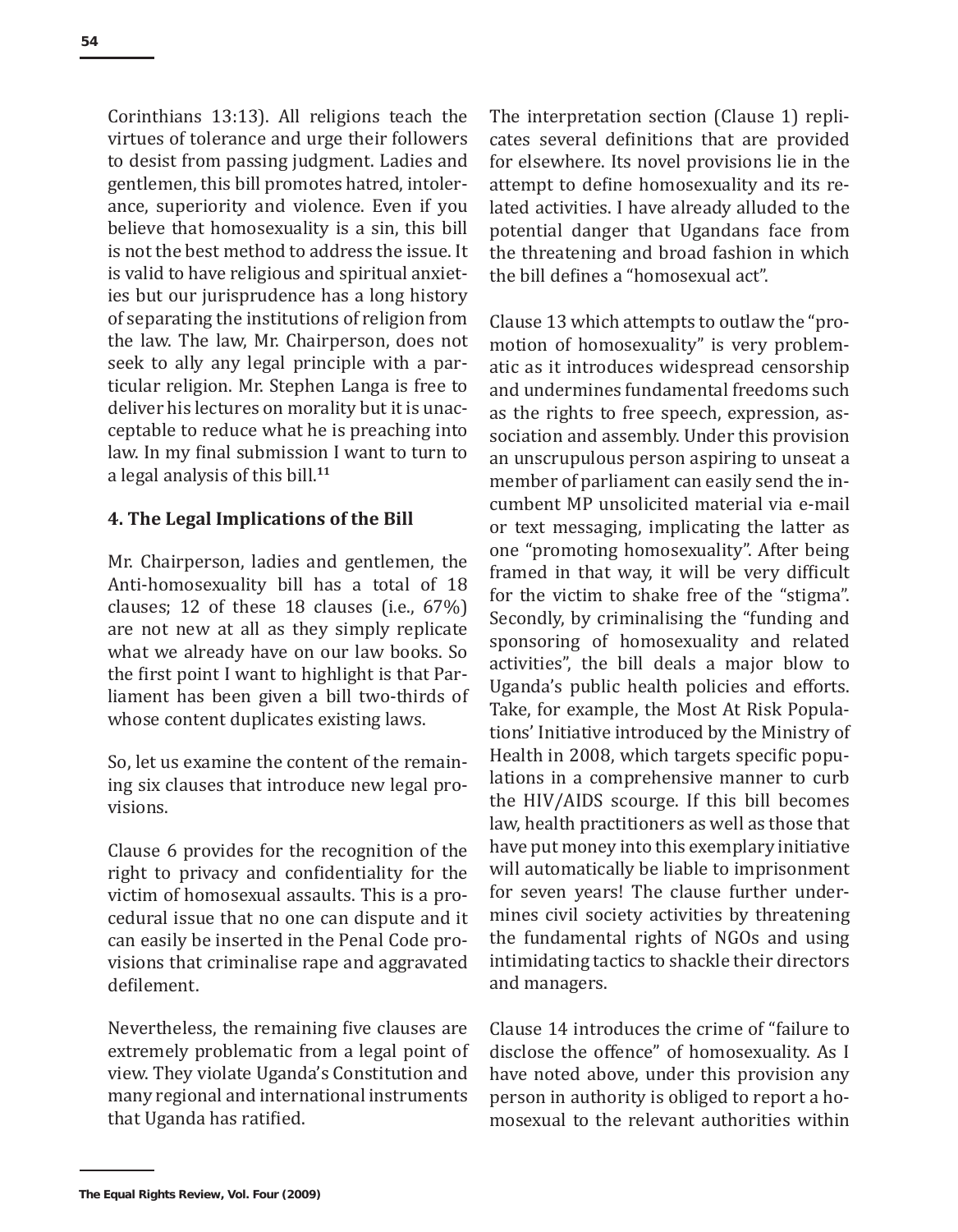24 hours of acquiring knowledge of their sexual orientation. Not only does this provision infringe on the right to privacy but it is practically unenforceable. It dangerously opens up room for potential abuse, blackmail, witch-hunting, etc. Do we really want to move sexual acts between consenting adults into the public realm?

Clause 16 relates to extra-territorial jurisdiction, and basically confers authority on Ugandan law enforcers to arrest and charge a Ugandan citizen or permanent resident who engages in homosexual activities outside the borders of Uganda. This law enforcement model is normally used in international crimes such as money laundering, terrorism, etc. The Ugandan Penal Code already provides for crimes that call for extra-territoriality. All these touch on the security of the state - e.g. treason, terrorism and warmongering (see S. 4 of the PCA).

When it comes to offences committed partly within and partly outside Uganda, the Penal Code provides:

"When an act which, if wholly done within the jurisdiction of the court, would be an offence against this Code is done partly within and partly beyond the jurisdiction, every person who within the jurisdiction does or makes any part of such act may be tried and punished under this Code in the same manner as if such act had been done wholly within the jurisdiction." [Section 5]

Note that clause 16 of the Bill employs the disjunctive "or", which gives it wider reach than S.5 of the Penal Code that uses the conjunctive "and". Therefore, what the Bill proposes to do is to elevate homosexual acts to a position of such importance that they appear to be at an even higher plane than murder, rape or grievous bodily harm for which no

such provision is made. It is difficult to see any rational basis for such inordinate attention to homosexuality. And how exactly will they enforce this provision? Is the government going to storm the bedrooms of consenting adults, or deploy spies to follow them when they travel abroad in order to establish who they have slept with and how they did it? Does this include heterosexual couples that engage in anal sex? What about our constitutional right to privacy? In short, this provision of the Bill is a gross abuse of the principle of extra-territoriality. But more importantly, the bill carries hidden venom that is bound to spread beyond persons that engage in homosexuality.

Perhaps the most shocking aspect of this bill is Clause 18, which requires Uganda to opt out of any international treaty that we have previously ratified that goes against the spirit of the bill. Article 287 of the Constitution obliges Uganda to fully subscribe to all its international treaty obligations ratified prior to the passing of the 2005 Constitution. We cannot legislate or simply wish these obligations away. Indeed, international law prohibits us from doing such a thing. Article 26 of the Vienna Convention on the Law of Treaties clearly sets out the *pacta sunt servanda* rule which requires that "Every treaty in force is binding upon the parties to it and must be performed by them in good faith."

Article 123 (1), a provision deliberately placed in Chapter Seven of the Constitution (dealing with the powers of the Executive) says:

"The President or a person authorised by the President may make treaties, conventions, agreements, or other arrangements between Uganda and any other country or between Uganda and any international organisation or body, in respect of any matter."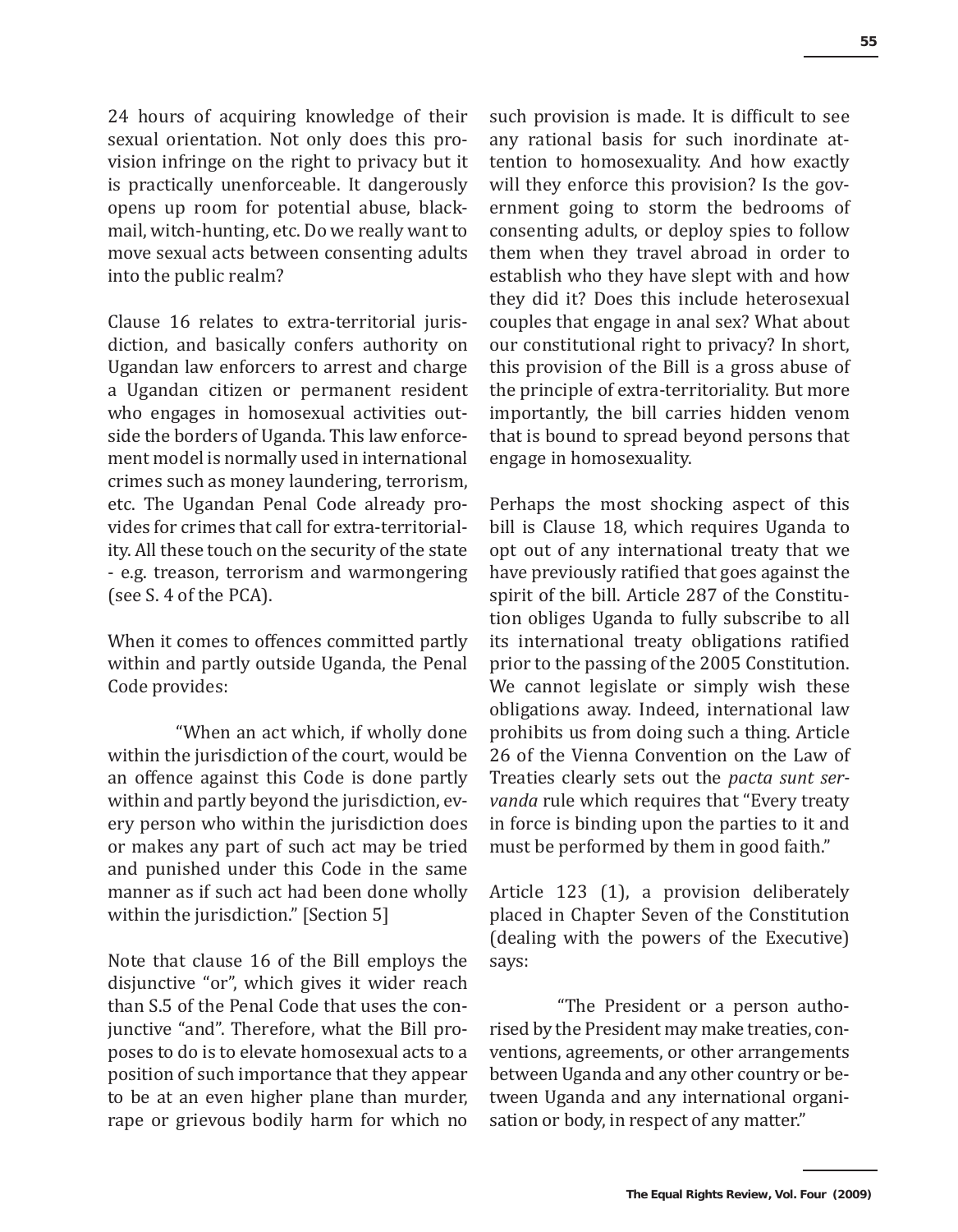This is a wide power that can only be limited by express language **under the Constitution itself**. A major procedural limitation is found in the next clause of the same article, which provides:

"Parliament shall make laws to govern ratification of treaties, conventions, agreements or other arrangements made under clause (1) of this article." (Art. 123 (2))

Another substantive limitation is found in the Bill of Rights, in Chapter 4. In effect, the President cannot by the mechanism of Article 123(1) sign treaties whose effect would be to amend the Constitution. Indeed, any such treaty would be, as a matter of municipal law, null and void to the extent of such inconsistency, in terms of Article 2 (2) of the Constitution.

Parliament therefore has only a procedural role to incorporate treaties into Ugandan law – and that is the full extent of its powers. It cannot purport to proscribe *ex ante* the limit of the President's treaty-making powers. Nor indeed can parliament bind its own future action by purporting to exercise in advance its power to scrutinise treaties signed by the President and determine which of them to ratify. All that parliament can do is to either ratify or refuse to ratify a treaty **after** it is signed, and in the latter case such a treaty does not become part of Ugandan law. This is the balance of executive power and democratic input achieved by Article 123, and one that clause 18 of the Bill is incompetent to amend.

Mr. Chairperson, distinguished participants, I wish to end by appealing to members of parliament and all Ugandans who believe in human rights and the dignity of all human beings to reject the Anti-homosexuality bill. I am imploring Hon. Bahati to withdraw his

private member's bill. Do we really in our heart of hearts want our country to be the first on the continent to demand that mothers spy on their children, that teachers refuse to talk about what is, after all, "out there" and that our gay and lesbian citizens are systematically and legally terrorised into suicide? Ladies and gentlemen, you may strongly disagree with the phenomenon of same-sex erotic conduct; you may be repulsed by what you imagine homosexuals do behind their bedroom doors; you may think that all homosexuals deserve to burn in hell. However, it is quite clear that this Bill will cause more problems around the issue of homosexuality than it will solve. I suggest that Hon. Bahati's bill be quietly forgotten. It is no more or less than an embarrassment to our intelligence, our sense of justice and our hearts.

Thank you for your attention.

## **Responses in the Questions and Answers Session**

Mr. Chairperson, in the interest of time I will respond to only three issues:

■ "Mad people", "like bats seeing the world upside down", "animals", "wicked"… These are some of the words used to describe homosexuals by the audience. All the heckling and vicious jeering… Mr. Bahati, you commenced your talk this afternoon by saying, "We are not in the hate campaign." Well, if you were in any doubt about the fact that your bill is whipping up hatred and violence against homosexuals, just reflect back on the discourse that transpired in the room this afternoon.

■ Secondly, Mr. Chairperson, I think it is the height of paternalism and arrogance for Hon. Bahati and Mr. Langa to stand here and say they are legislating against homosexuals because they love them, they feel sorry for